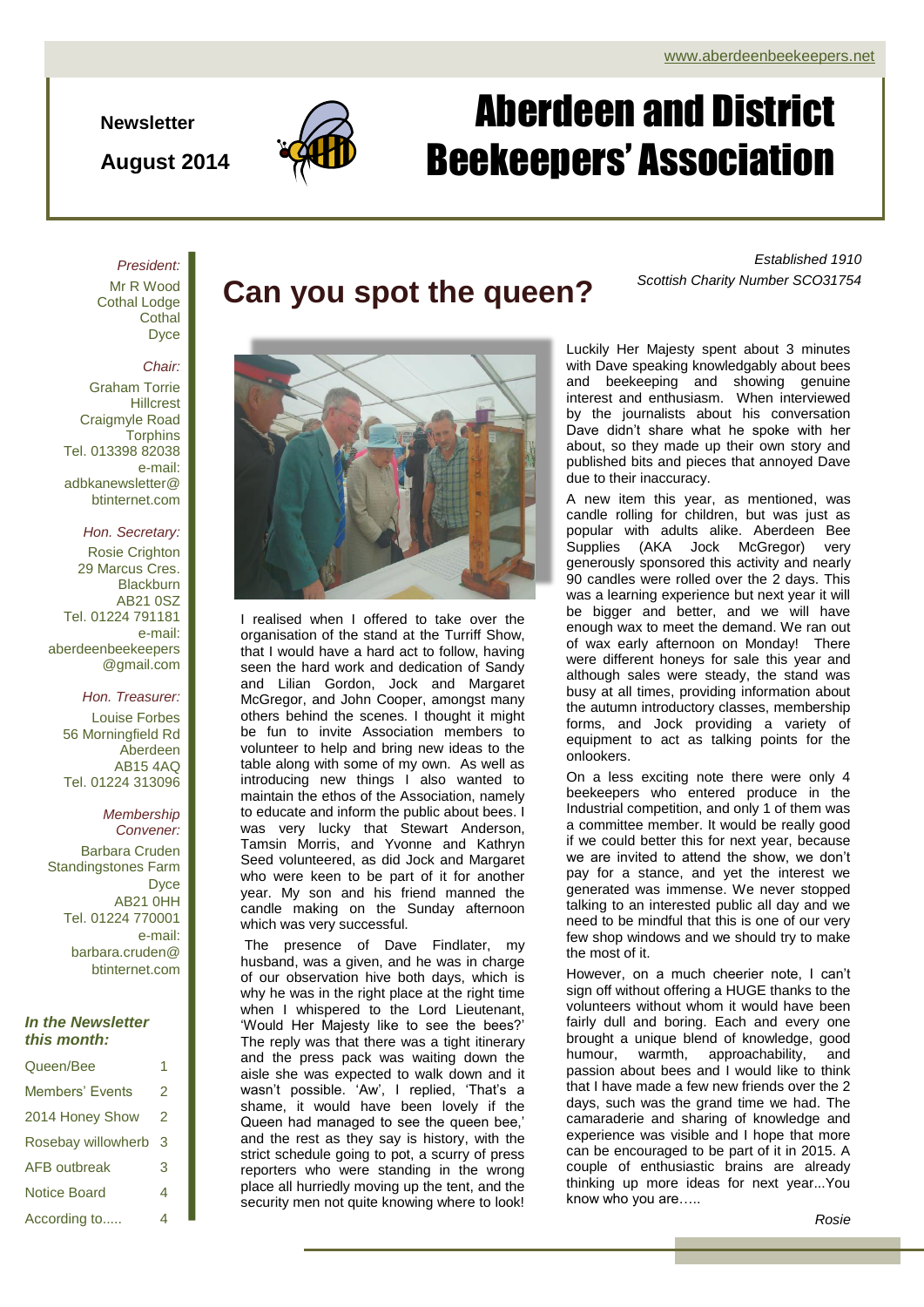# **Vembers' Events** Members' Events

#### **APIARY DEMONSTRATION:**

#### **Going to the heather – with commercial beekeeper, Murray McGregor**

Saturday 16 August at 2.00pm

Raebush

*Half way along the minor road between the B9119 and the A97. From the south, pass the Burn O'Vat Visitors' Centre, then fork left, signposted 'Raebush'*

*- signage will be posted at site*

For those who want to meet up earlier, bring your own picnic to the Burn O' Vat Visitors' Centre car park (postcode AB34 5HB) at 1pm for an informal get together before the apiary visit.

### **APIARY DEMONSTRATION:**

**Preparing bees for winter and Varroa treatment, including a demonstration of the oxalic crystal sublimation technique**

Saturday 13 September at 2.00pm

ADBKA Apiary Crathes Castle,

Banchory, AB31 5QJ

Our bid to be included in this year's SBA expert lecture tour wasn't successful. There are only six slots, and as we had a visit last year it's only fair that other associations have a chance.

Nevertheless, you might still be able to catch one of the talks. East of Scotland BKA will be hosting the touring expert, Pam Hunter, who will be giving a talk on 1 October at Dalhousie Building, University of Dundee, DD1 1QR at 7.30pm. The lecture is entitled: *Are current problems really that new?*

If you want to go along, contact ESBKA secretary, Colin Smith, on 01241 830372, or email: [secretary@eastofscotlandbeekeepers.org.uk](mailto:secretary@eastofscotlandbeekeepers.org.uk)

#### **AUTUMN LECTURE SERIES:**

#### **An introduction to bees and beekeeping**

Aberdeen Grammar School, Skene Street, Aberdeen, AB10 1HT

#### Thursdays, 7.30pm-9pm

#### **Programme**

- 18 September: The Biology of the bee
- 25 September: The Beehive
- 2 October: What do I need to keep bees?
- 9 October: The products of the hive
- 30 October: Help there's something wrong with my bees!
- $\geq$  6 November: The beekeeping year

The six-week programme will cost £10, payable on the first evening of attendance. Attendees who are not currently members of ADBKA will be able to redeem the full course fee against their first year membership of the association.

The programme is ideal for those thinking about starting out on beekeeping, but would also be of interest to novices preparing to take the next step, or even experienced beekeepers wishing to update their knowledge.



Full details of the various show categories and how to enter will be circulated with next month's newsletter.

arrangement with Sandy Gordon (Tel: 01224 484540)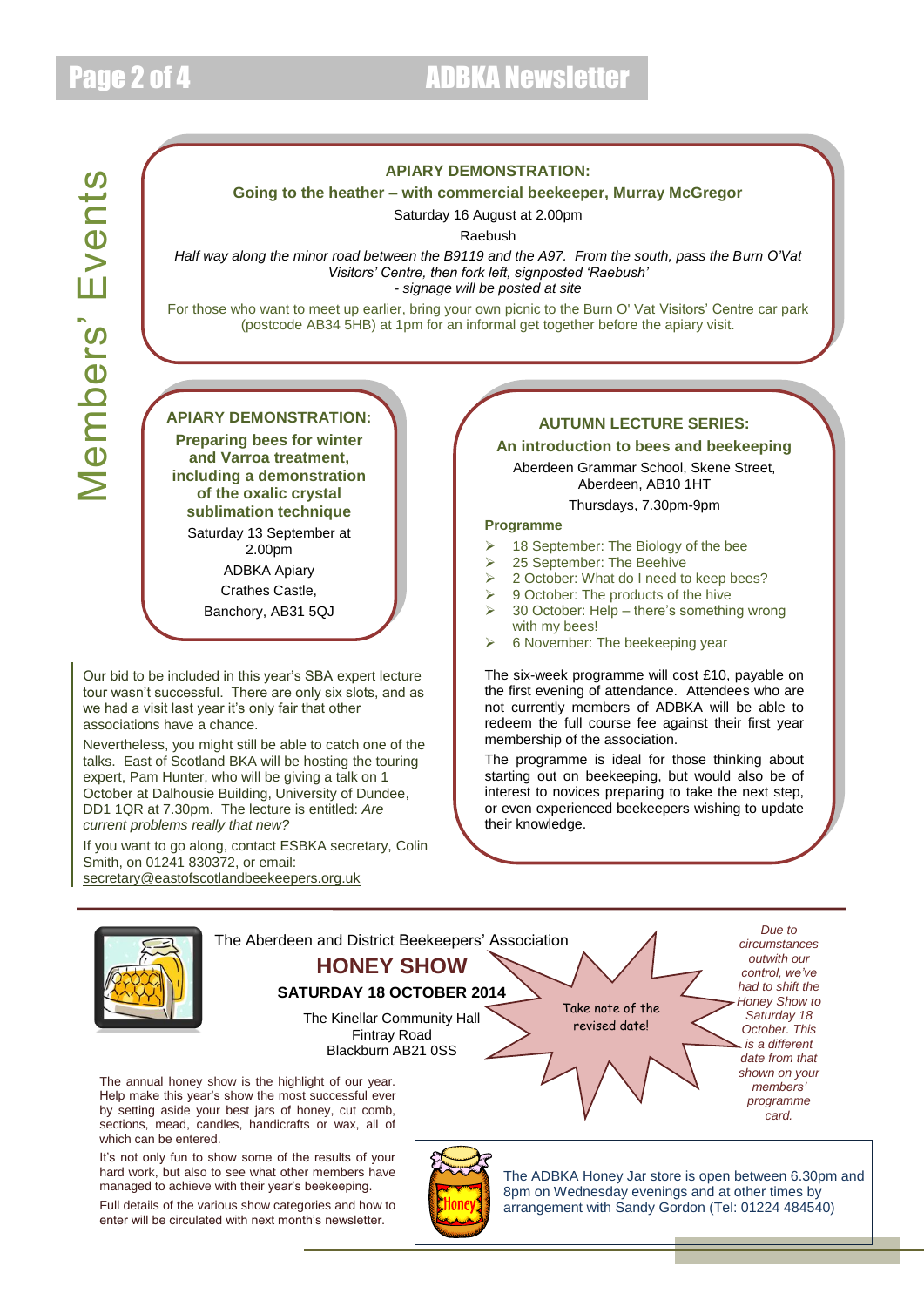## Page 3 of 4 ADBKA Newsletter

## *Take a closer look at......* **...... ROSEBAY WILLOWHERB**

It's growing all over the north east of Scotland and is seen by many people as an unwanted, invasive weed. But rosebay willowherb is one of the honey bees' most important sources of nectar, and one of the main reasons that July is the peak of the beekeeping season – at least so far as blossom honey making is concerned.

The deep pink petals of the flowers wave about on tall stems, with the youngest, unopened buds at the top and progressively older flower heads below. The plant has evolved a mechanism for avoiding selfpollination when insects visit one of its flowers. When the bud first opens, the male parts of the flower mature first. The pollen-bearing *anthers* are like miniscule rice grains on the end of fine stalks called *filaments*. Taken together, the anther and filament are called the *stamen*.



Younger flower heads

*Older flower heads*





*Mature stigma on older flower*

After the pollen has been exhausted, the filaments droop and the female part of the flower, known as the *pistil*, comes to maturity. The pistil is made up of the *stigma*, which receives the pollen, mounted on a stalk called the *style*, which has an *ovary* at its base.

If you have the appetite for more biological detail, this male-before-female functionality is called *protandry*, which is one form of *sequential hermaphroditism*.

On a more practical note, if you watch your bees visiting rosebay willowherb, you'll see that they only go to the lower, older flowers on the stalk. This is because the flower only secretes nectar when it's in the female phase of its life cycle.

And as if all this wasn't exciting enough, look out for the blue pollen!

## **AMERICAN FOULBROOD OUTBREAK in TARLAND AREA**

*Drooping filaments, with exhausted anthers*

At 1041am on the 22<sup>nd</sup> of July the Scottish Government announced that an outbreak of American Foulbrood Disease had been found in the Tarland area.

As soon as the notifiable diseases EFB and/or AFB are suspected the beekeeper becomes subject to The Bee Diseases and Pests Control (Scotland) Order 2007 (as amended) which prohibits removal of hives, bees, combs, appliances etc. from the premises affected except for the purpose of submitting a sample for laboratory tests. Sadly, in this case these tests did confirm the presence of AFB.

The government's press release explained that "the AFB infected hive is being destroyed as there is no permitted treatment for the disease in the UK. There are no risks to public health from AFB and no implications for the quality and safety of honey. The movement of bees and related equipment into or out of the affected apiary are under specific controls."

The full press release can be found at:

#### <http://news.scotland.gov.uk/News/Bee-disease-confirmed-f04.aspx>

Beekeepers in the immediate vicinity of the outbreak who have registered their apiaries on BeeBase will have been notified of the situation by e-mail. All ADBKA members are urged to register their details on the BeeBase website. It's a straightforward process. Just go to<https://secure.fera.defra.gov.uk/beebase/public/register.cfm>

ADBKA member Richard Bagshaw has spotted this New Zealand website containing a highly critical account of Apistan, one of our main Varroa control tools[: http://kiwimana.co.nz/apistan-what-is-it](http://kiwimana.co.nz/apistan-what-is-it-and-why-we-dont-use-it/)[and-why-we-dont-use-it/](http://kiwimana.co.nz/apistan-what-is-it-and-why-we-dont-use-it/)

Do you have any positive or negative experiences of using Apistan? Get in touch with the newsletter and share your thoughts with other members.

*Two young 'wanabees' at the recent Environment Day in Hazelhead Park. Thanks to Lindsey Macaulay and John Cooper.*